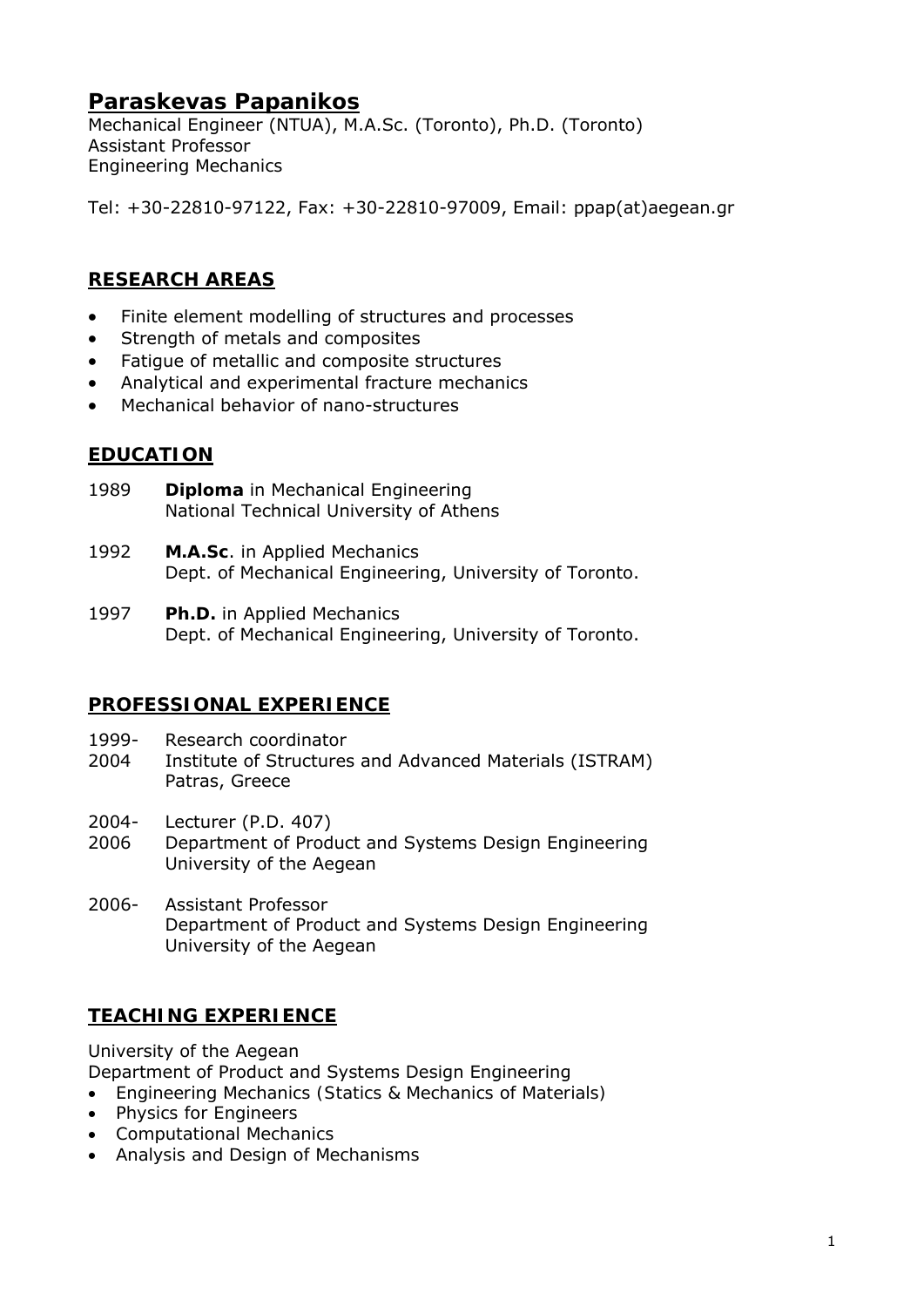## **RESEARCH PROJECTS**

Dept. of Mechanical Engineering, University of Toronto (1990-1997):

- Design and Analysis of Dovetail Joints in Aeroengine Discs
- Fatigue Behaviour of Aeroengine Compressor Assemblies
- Three-Dimensional Finite Element Analysis of Cold Hole Expansion for Aerospace Applications
- Fatigue Fracture Behaviour of Interacting Holes
- Effect of Residual Stresses upon the Fatigue Behaviour of Airframe Alloys
- Finite Element Analysis of the Shot Peening Process
- Biomechanical Analysis of Dental and Orthopedic Implants
- FEM in Design of Recreational Equipment

Institute of Structures and Advanced Materials (ISTRAM), Patras, Greece (1999- 2005):

- Efficient Design and Verification of Composite Structures (EDAVCOS) Funding agent: European Union(BRITE/EURAM) - Coordinator: SAAB - Project duration: 1/2/98-31/1/01
- Integrated Design Environment for Simulation and Numerical Analysis of Production Processes (D-SIGN) - Funding agent: European Union(BRITE/EURAM) - Coordinator: ESI - Project duration: 1/8/98-30/11/01
- Services for Collaborative SMEs Aeronautical Technical Research (SCRATCH) Funding agent: European Union - Coordinator: EuroInter - Project duration: 1/2/99-30/9/00
- Bolted Joints in Composite Aircraft Structures (BOJCAS) Funding agent: European Union(GROWTH) - Coordinator: Un. Limerick - Project duration: 1/2/00-31/5/03
- Technology Application to the Near Term Business Goals and Objectives of the Aerospace Industry (TANGO) - Funding agent: European Union(GROWTH) - Coordinator: AIRBUS - Project duration: 1/4/00-31/3/05
- Services for Collaborative SMEs Aeronautical Technical Research II (SCRATCH II) - Funding agent: European Union - Coordinator: EuroInter - Project duration: 1/10/00-31/3/01
- Advanced Design Concepts and Maintenance by Integrated Risk Evaluation for Aerostructures (ADMIRE) - Funding agent: European Union(GROWTH) - Coordinator: ALENIA - Project duration: 1/2/01-31/7/04
- Improve and Assess Repair Capability of Aircraft Structures (IARCAS) Funding agent: European Union(GROWTH) - Coordinator: AIRBUS - Project duration: 1/7/01-31/12/05
- Investigation on Damage Tolerance Behaviour of Aluminium Alloys (IDA) Funding agent: European Union(GROWTH) - Coordinator: AIRBUS - Project duration: 1/1/02-31/12/04
- Services for Collaborative SMEs Aerospace Technical Research 3 (SCRATCH 3) Funding agent: European Union - Coordinator: EuroInter - Project duration: 1/5/02-29/2/04
- Development of Innovative and Advanced Laminates for Future Aircraft Structure (DIALFAST) - Funding agent: European Union(STREP) - Coordinator: AIRBUS - Project duration: 1/1/04-31/12/06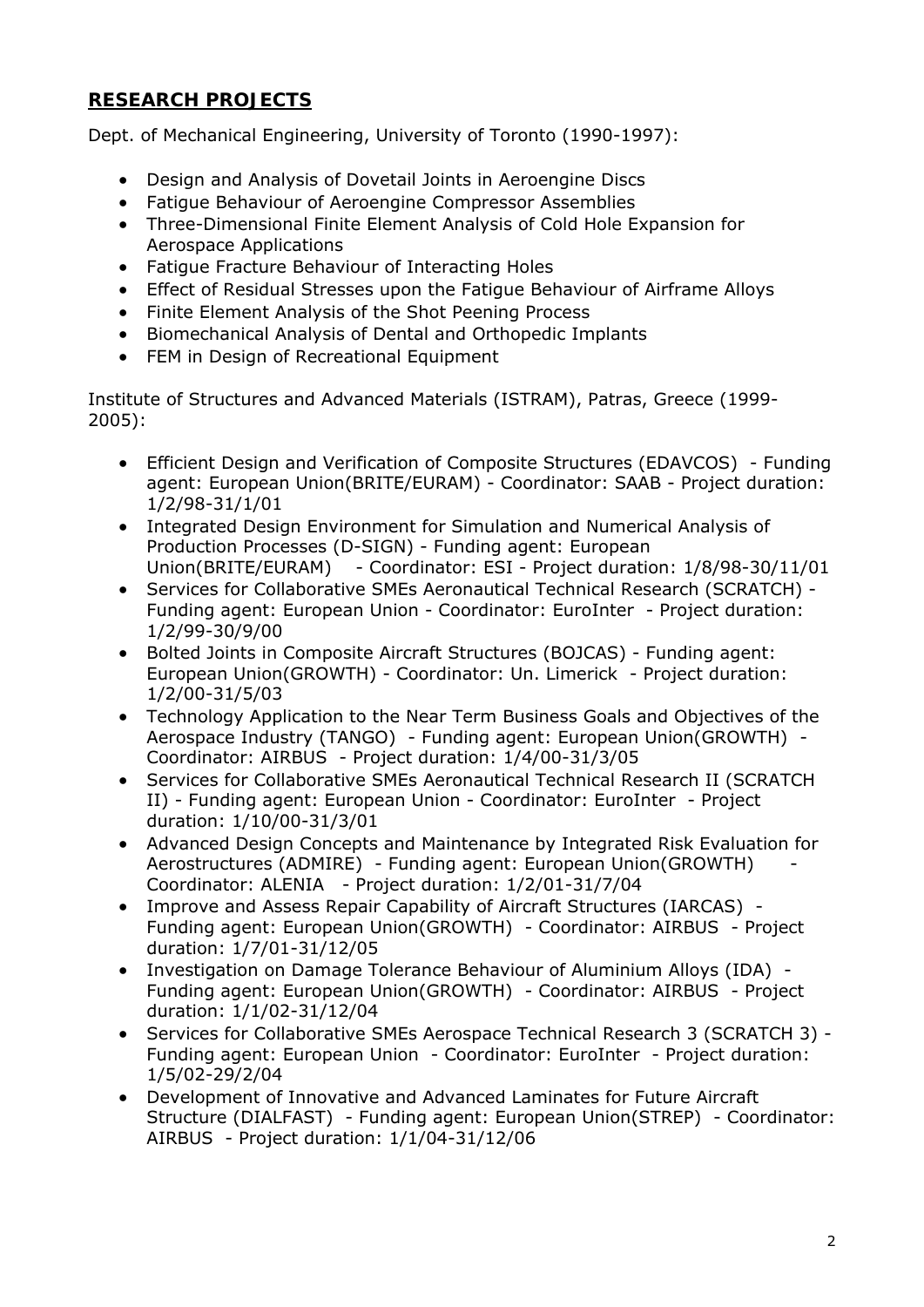National Technical University of Athens (2004-2006):

• Deformation measurement in FRP reinforced concrete structures using geodetic methods and fibre sensors, Programme Pythagoras, EPEAEK, 2004-2006.

University of the Aegean (2006-):

- Structural health monitoring of glass-reinforced composites using embedded CNT fibers - Funding agent: Latsis Foundation - Coordinator: NTUA - Project duration: 1/1/10-31/12/10.
- Experimental and theoretical investigation of mechanical properties degradation of the aeronautical Aluminum alloy 2024 due to corrosion, Archimedes III Programme, 2012-2015.

#### **Evaluator of Research Proposals**

- 05/2000 Evaluator of research proposals after invitation from the Research Directorate of the European Commission for the programme GROWTH/AERONAUTICS 2000.
- 05/2001 Evaluator of research proposals after invitation from the Research Directorate of the European Commission for the programme GROWTH/AERONAUTICS 2001.
- 05/2003 Evaluator of research proposals after invitation from the Research Directorate of the European Commission for the programme STREP/AERONAUTICS 2003.

### **Reviewer for Scientific Journals**

Reviewer for: Composites part B: Engineering, Composite Structures, Computational Materials Science, Materials Science and Engineering A, International Journal of Fatigue, International Journal of Solids and Structures, Carbon, Journal of Physics and Chemistry of Solids, Mechanics of Advanced Materials and Structures, Journal of Materials Science.

## **PUBLICATIONS**

### **A. THESES AND BOOK CHAPTERS**

- A1. P. Papanikos, *On the structural integrity of dovetail joints in aeroengine discs*, M.A.Sc. Thesis, University of Toronto, 1992.
- A2. P. Papanikos, *Mechanics of mixed mode fatigue behaviour of cold worked adjacent holes*, Ph.D. Thesis, University of Toronto, 1997.
- A3. Sp. Pantelakis and P. Papanikos, in *Problems of fracture mechanics and fatigue: A solution guide*, edited by E.E. Gdoutos, C.A. Rodopoulos and J.R. Yates, Kluwer Academic Publishers, 2003.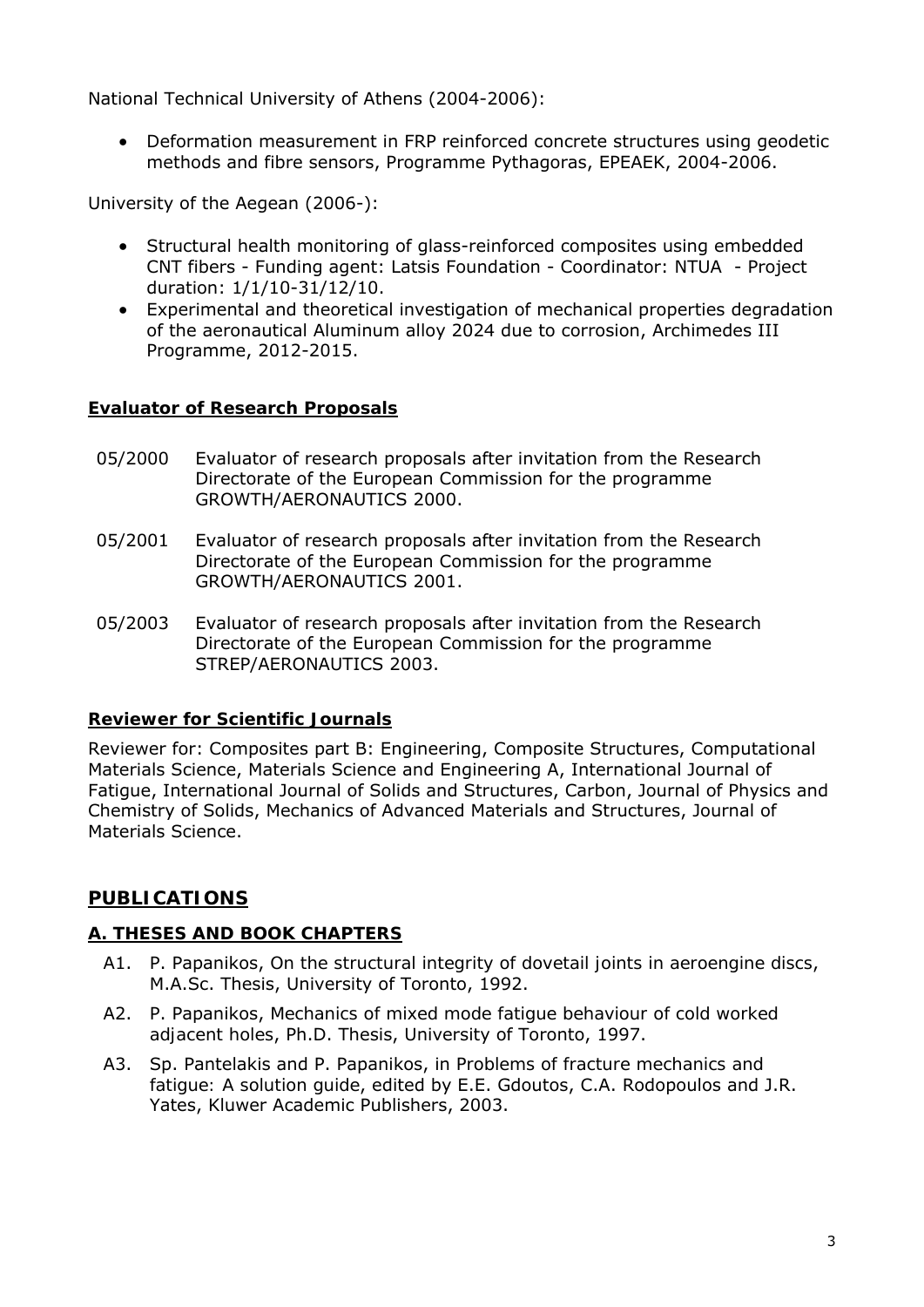#### **B. JOURNALS**

- B1. P. Papanikos and S.A. Meguid, Theoretical and experimental studies of frettinginitiated fatigue failure of aeroengine compressor discs, *Fatigue and Fracture of Engineering Materials and Structures*, 17(5), 539-550, 1994.
- B2. S.A. Meguid, M.H. Refaat and P. Papanikos, Theoretical and experimental studies of the structural integrity of dovetail joints in aeroengine discs, *Journal of Materials Processing Technology*, 56, 668-677 1996.
- B3. P. Papanikos, S.A. Meguid and Z. Stjepanovic, Three dimensional nonlinear finite element analysis of dovetail joints in aeroengine discs, *Finite Elements in Analysis and Design*, 29(3-4), 173-186, 1998.
- B4. P. Papanikos and S.A. Meguid, Three dimensional finite element analysis of cold expansion of adjacent holes, *International Journal of Mechanical Sciences*, 40(10), 1019-1028, 1998.
- B5. X.D. Wang, S.A. Meguid and P. Papanikos, Analysis of curved cracks emanating from adjacent holes, *Engineering Fracture Mechanics*, 64, 337-355, 1999.
- B6. P. Papanikos and S.A. Meguid, Elasto-plastic finite element analysis of cold expansion of adjacent fastener holes, *Journal of Materials Processing Technology*, 93, 424-428, 1999.
- B7. Sp.G. Pantelakis, Em.Ch. Kyriakakis and P. Papanikos, Non-destructive fatigue damage characterization of laminated thermosetting fibrous composites, *Fatigue and Fracture of Engineering Materials and Structures,* 24(10), 651-662, 2001.
- B8. K.I. Tsepres, P. Papanikos and Th. Kermanidis, A three-dimensional progressive damage model for bolted joints in composite laminates subjected to tensile loading, *Fatigue and Fracture of Engineering Materials and Structures,* 24(10), 663-676, 2001.
- B9. K.I. Tserpes, G. Labeas, P. Papanikos and Th. Kermanidis, Strength prediction of bolted joints in graphite/epoxy composite laminates, *Composites Part B: Engineering*, 33(7), 521-529, 2002.
- B10. P. Papanikos, K.I. Tserpes and Sp.G. Pantelakis, Modelling of fatigue damage progression and life of CFRP laminates, *Fatigue and Fracture of Engineering Materials and Structures*, 26, 37-47, 2003.
- B11. S.A. Tsirkas, P. Papanikos, Th. Kermanidis, Numerical simulation of the laser welding process in butt-joint specimens, *Journal of Materials Processing Technology*, 134, 59-69, 2003.
- B12. S.A. Tsirkas, P. Papanikos, K. Pericleous, N. Strusevich, F. Boitout, J.M. Bergheau, Evaluation of distortions of laser welded shipbuilding parts using local-global finite element approach, *Science and Technology of Welding and Joining*, 8(2), 79-88, 2003.
- B13. K.I.Tserpes, P. Papanikos, G. Labeas, Sp. Pantelakis, Fatigue damage accumulation and residual strength assessment of CFRP laminates, *Composite Structures*, 63(2), 219-230, 2004.
- B14. P.V. Petroyiannis, Al.Th. Kermanidis, P. Papanikos, Sp.G. Pantelakis, Corrosioninduced hydrogen embrittlement of 2024 and 6013 aluminium alloys, *Theoretical and Applied Fracture Mechanics*, 41(1-3), 173-183, 2004.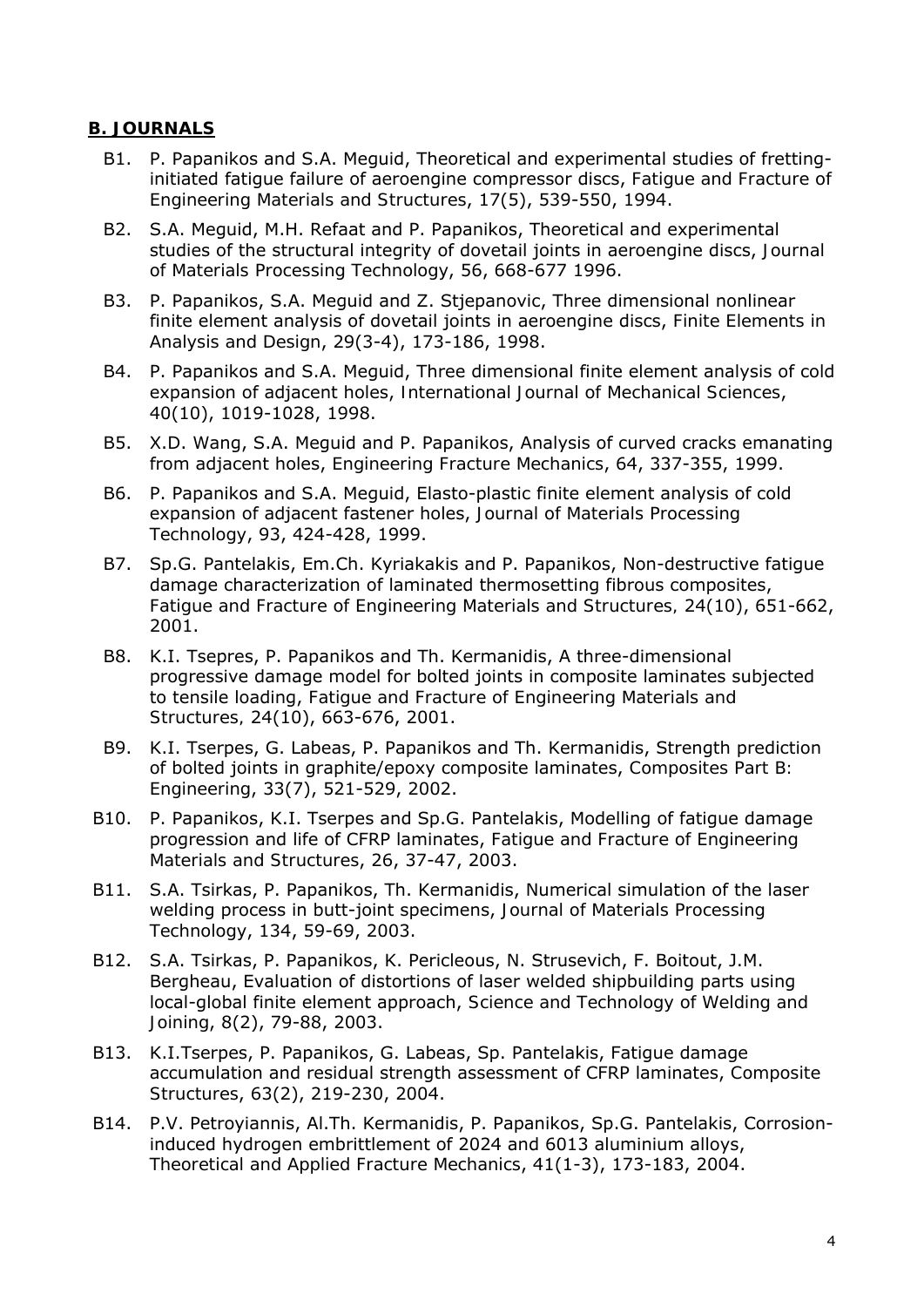- B15. M.A. Kattis, P. Papanikos, E. Providas, Thermal Green's functions in plane anisotropic bimaterials, *Acta Mechanica*, 173 (1-4), 65-76, 2004.
- B16. P. Papanikos, K.I. Tserpes, G. Labeas, Sp. Pantelakis, Progressive damage modelling of bonded composite repairs, *Theoretical and Applied Fracture Mechanics*, 43(2), 189-198, 2005.
- B17. K.I. Tserpes and P. Papanikos, Finite element modelling of single-walled carbon nanotubes, *Composites Part B: Engineering,* 36, 468-477, 2005.
- B18. K.I. Tserpes, P. Papanikos, S.A. Tsirkas, A progressive fracture model for carbon nanotubes, *Composites Part B: Engineering*, 37, 662-669, 2006.
- B19. K.I. Tserpes and P. Papanikos, The effect of Stone-Wales defect on the tensile behavior and fracture of single-walled carbon nanotubes, *Composite Structures*, 79(4), 581-589, 2007.
- B20. P. Papanikos, K.I. Tserpes and Sp. Pantelakis, Initiation and progression of composite patch debonding in adhesively repaired cracked metallic sheets, *Composite Structures,* 81(2), 303-311, 2007.
- B21. K.I. Tserpes, P. Papanikos, G. Labeas and Sp. Pantelakis, Multi-scale modeling of tensile behaviour of carbon nanotube reinforced composites, *Theoretical and Applied Fracture Mechanics,* 49(1), 51-60, 2008.
- B22. P. Papanikos, D.D. Nikolopoulos and K.I. Tserpes, Equivalent beams for carbon nanotubes, *Computational Materials Science*, 43(2), 345-352, 2008.
- B23. A.D. Alexopoulos and P. Papanikos, Experimental and theoretical studies of corrosion-induced mechanical properties degradation of aircraft 2024 aluminium alloy, *Materials Science and Engineering A*, 498, 248-257, 2008.
- B24. K.I. Tserpes and P. Papanikos, Continuum modeling of carbon nanotube-based super-structures, *Composite Structures*, 91, 131-137, 2009.

#### **C. CONFERENCE PROCEEDINGS**

- C1. S.A. Meguid, P. Papanikos and M.H. Refaat, Finite element analysis of dovetail joints in aeroengine discs using interface elements, *Proceedings of the International Conference on Computational Methods in Engineering*, Singapore, November 1992.
- C2. P. Papanikos and S.A. Meguid, Fatigue failure of dovetail joints in aeroengine discs, *Proceedings of Fatigue '93*, pp. 465-470, Montreal, Canada, May 1993.
- C3. S.A. Meguid, M.H. Refaat and P. Papanikos, Theoretical and experimental studies of structural integrity of dovetail joints in aeroengine discs, *Proceedings of the International Conference on Advances in Materials and Processing Technologies*, pp. 1539-1547, Dublin, Ireland, August 1993.
- C4. S.A. Meguid and P. Papanikos, Evaluation of the structural integrity of aeroengine compressor discs using fracture mechanics, *Proceedings of the 10<sup>th</sup> International Conference on Experimental Mechanic*s, pp. 443-448, Lisbon, Portugal, July 1994.
- C5. P. Papanikos and S.A. Meguid, Fatigue crack growth behaviour of interacting holes in airframe alloys, *Proceedings of Mechanics in Design, Canadian Society for Mechanical Engineering Forum*, pp. 731-739, Toronto, Canada, May 1996.
- C6. S.A. Meguid, P. Papanikos, Z. Stjepanovic and J. Najar, Three dimensional finite element analysis of an aeroengine compressor disc assembly,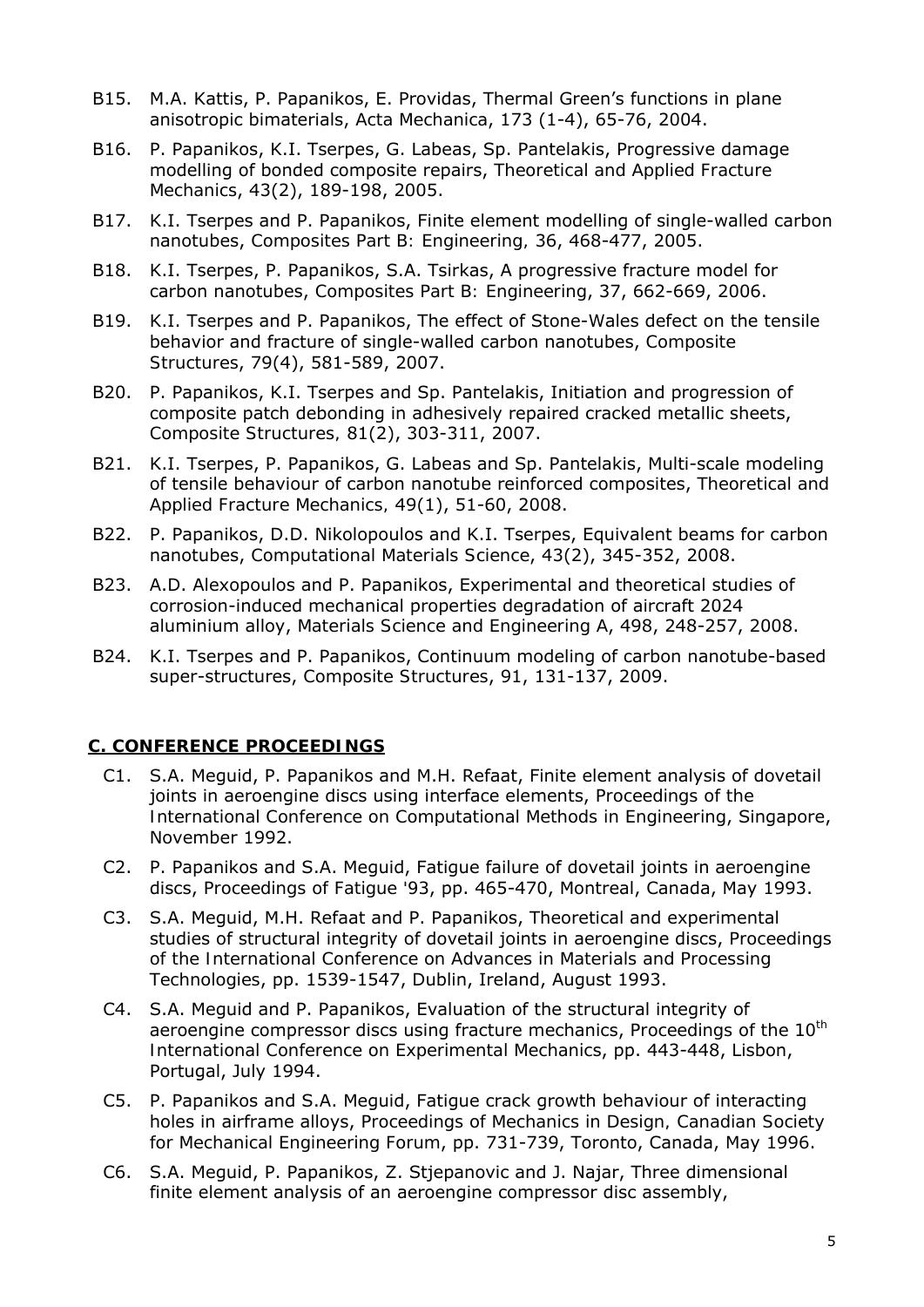*Proceedings of the 2nd International Conference on the Application of Numerical Methods in Engineering*, pp. 62-68, Serdang, Malaysia, June 1997.

- C7. P. Papanikos and S.A. Meguid, Elasto-plastic finite element analysis of cold expansion of adjacent fastener holes, *Proceedings of the 3rd International Conference on Advances in Materials and Processing Technologies (AMPT'97)*, pp. 799-804, Guimaraes, Portugal, July 1997.
- C8. S.A. Meguid and P. Papanikos, Mechanics of the cold hole expansion of aerospace components (Invited Keynote Lecture), *International Conference on Experimental Mechanics*, Porto, Portugal, March 1998.
- C9. Sp. Pantelakis, Em.Ch. Kyriakakis and P. Papanikos, Fatigue damage of laminated fibrous composites, *Proceedings of MesoMechanics 2000*, pp. 1057- 1066, Xi'an, China, June 2000.
- C10. Al.Th. Kermanidis, P. Papanikos and Sp.G. Pantelakis, Mesodamage of 2024-T3 aluminum alloy specimen due to corrosion-induced localized hydrogen embrittlement, *CD-ROM Proceedings of the Tenth International Conference on Fracture*, Hawaii, December 2001.
- C11. P. Papanikos and K.I. Tserpes, Modelling the tensile behavior of composite bolted joints, *CD-ROM Proceedings of the 4th GRACM Congress on Computational Mechanics, GRACM 2002*, Patras, Greece, 27-29 June, 2002.
- C12. P. Papanikos and Al.Th. Kermanidis, Effect of corrosion-induced hydrogen embrittlement on the fracture toughness of 2024-T3 aluminum alloy, *Proceedings of the Mesomechanics 2002 Conference*, pp. 627-633, Aalborg, Denmark, August 2002.
- C13. Th. Kermanidis, S.A. Tsirkas, P. Papanikos, Effect of laser welding parameters on the distortion of thin ship panels, *International Conference on Manufacturing Engineering* (ICMEN), pp. 691-700, Thessaloniki, Greece, October 2002.
- C14. Th. Κermanidis, K.I. Τserpes, P. Papanikos, G. Labeas and Sp. Pantelakis, Fatigue damage accumulation and residual strength assessment of composite laminates through progressive damage modelling, *Proceedings of the Mesomechanics 2003 Conference*, pp. 167-174, Tokyo, Japan, 26-28 August 2003.
- C15. V. Karatzaferis, M.A. Kattis, M.A. and P. Papanikos, Analysis of the bond-slip behaviour of FRP reinforcing bars in concrete, *Proceedings of the 6th Mesomechanics Conference*, pp. 446-451, Patras, May 31-June 4, 2004.
- C16. P. Papanikos, K.I. Tserpes and G. Labeas, Progressive damage modelling of bonded composite repairs, *Proceedings of the 6th Mesomechanics Conference*, pp. 452-458, Patras, May 31-June 4, 2004.
- C17. M. Tsakiri, C. Ioannidis, P. Papanikos and M.A. Kattis, Load testing measurements for structural assessment using geodetic and photogrammetric techniques, *1st FIG International Symposium on Engineering Surveys for Construction Works and Structural Engineering*, Nottingham, UK, June 28-July 1, 2004.
- C18. V. Karatzaferis, M. Kattis, P. Papanikos, Local shear-slip behavior in FRP reinforced concrete elements under cyclic loading, *Proceedings of the 15th Hellenic Concrete Conference,* Alexandroupolis, Greece, October 25-27, 2006 (in Greek).